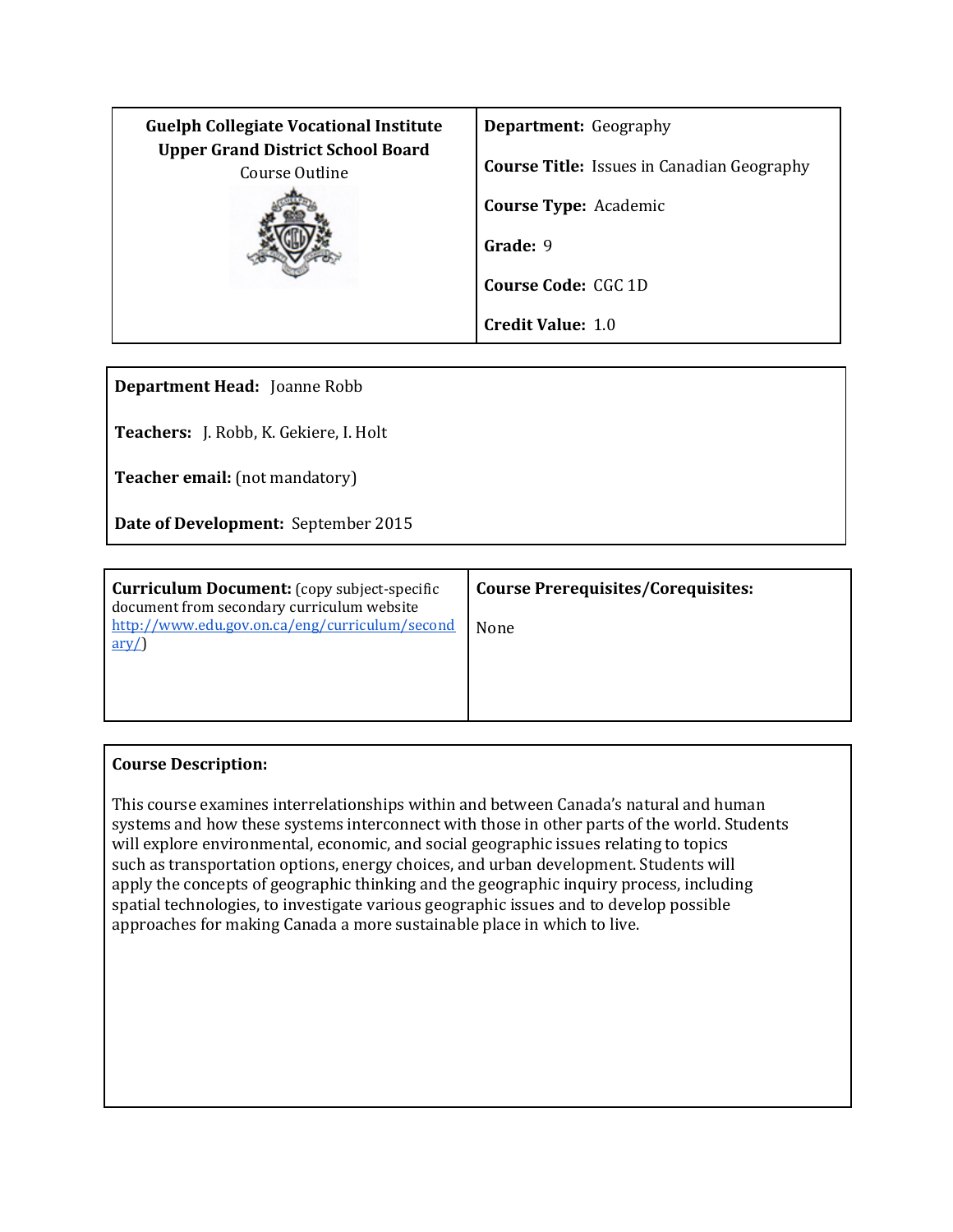| <b>Unit Title</b>            | <b>Big Ideas</b>                | <b>Unit Culminating Tasks</b> |
|------------------------------|---------------------------------|-------------------------------|
| Introduction, Geographic     | Map & Globe Skills              | Test                          |
| Inquiry & Skill Development  |                                 | Paragraph                     |
|                              | People have a role in           | Food mapping                  |
| Liveable Communities         | determining the sustainability  | <b>Ecological Footprint</b>   |
|                              | of human and physical systems.  | Test                          |
|                              | Physical Processes impact       |                               |
| Interactions in the Physical | human action and have helped    | Test                          |
| Environment                  | shape Canada's natural          | Debate                        |
|                              | landscapes.                     |                               |
|                              | Canada is rich in non-          | Poster Project                |
| Managing Canada's Resources  | renewable resources, which      | Test                          |
| and Industries               | affects their availability, use | Paragraph                     |
|                              | and value.                      |                               |
|                              | Global trends and Canada's      |                               |
| <b>Changing Populations</b>  | large size presents many        | Best Place to Live Project    |
|                              | challenges to Canada's          | Process                       |
|                              | demography.                     |                               |

## **Term Work (70% of the final mark)**

## **Culminating Tasks/Exams (30% or the final mark)**

| <b>Course Culminating Tasks/Exams</b> | <b>Description</b>                         |
|---------------------------------------|--------------------------------------------|
| Best Place to Live                    | 10% - Multimedia Presentation              |
| Exam                                  | 20% - 1.5 hour written assessment to occur |
|                                       | during the exam block                      |

Based on the range of students' learning needs, a selection from the strategies listed below may be utilized. Refer t[o list of teaching and assessment strategies.](http://www.ugdsb.on.ca/gcvi/dept/)

#### **Teaching Strategies:**

A wide variety of teaching strategies are used including but not exclusive to: field studies, Promethean software, GPS, computer simulations, ESRI map simulations, debates, discussions, and neighbourhood assessment & critique.

See the link above for further strategies used.

### **Assessment and evaluation strategies:**

Diagnostic Formative Summative